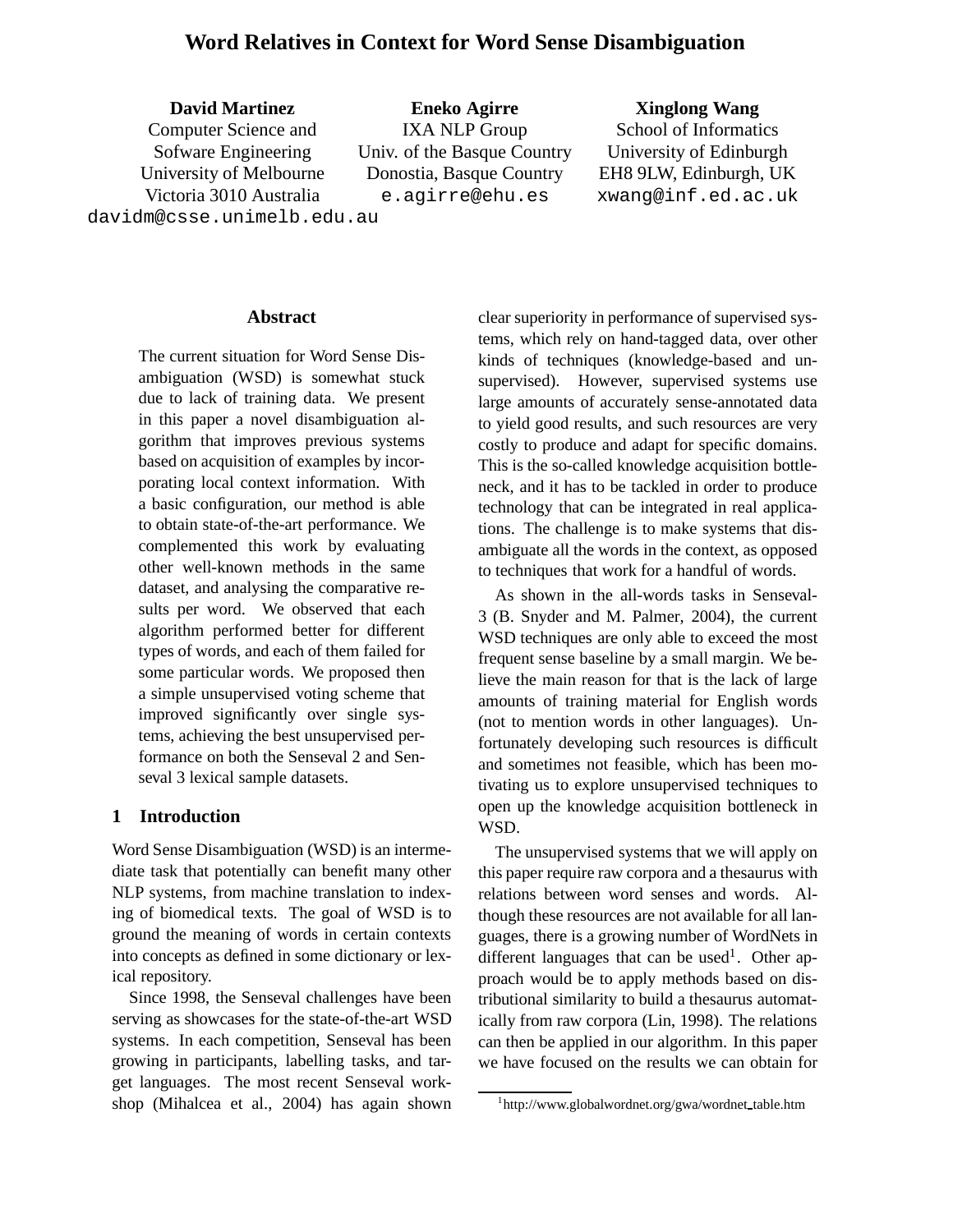English, relying on WordNet as thesaurus (Fellbaum, 1998).

A well known approach for unsupervised WSD consists of the automatic acquisition of training data by means of monosemous relatives (Leacock et al., 1998). This technique roughly follows these steps: (i) select a set of monosemous words that are related to the different senses of the target word, (ii) query the Internet to obtain examples for each relative, (iii) create a collection of training examples for each sense, and (iv) use an ML algorithm trained on the acquired collections to tag the test instances. This method has been used to bootstrap large sense-tagged corpora (Mihalcea, 2002; Agirre and Martinez, 2004).

Two important shortcomings of this method are the lack of monosemous relatives for some senses of the target words, and the noise introduced by some distant relatives. In this paper we directly address those problems by developing a new method that makes use of polysemous relatives and relies on the context of the target word to reduce the presence of noisy examples.

The remaining of the paper is organised as follows. In Section 2 we describe related work in this area. Section 3 briefly introduces the monosemous relatives algorithm, and our novel method is explained in Section 4. Section 5 presents our experimental setting, and in Section 6 we report the performance of our technique and the improvement over the monosemous relatives method. Section 7 is devoted to compare our system to other unsupervised techniques and analyse the prospects for system combination. Finally, we conclude and discuss future work in Section 8.

### **2 Related Work**

The construction of unsupervised WSD systems applicable to all words in context has been the goal of many research initiatives, as can be seen in special journals and devoted books - see for instance (Agirre and Edmonds, 2006) for a recent book. We will now describe different trends that are being explored.

Some recent techniques seek to alleviate the knowledge acquisition bottleneck by combining training data from different words. Kohomban and Lee (2005) build semantic classifiers by merging data from words in the same semantic class. Once the class is selected, simple heuristics are applied to obtain the fine-grained sense. The classifier follows memory-based learning, and the examples are weighted according to their semantic similarity to the target word. Niu et al. (2005) use all-words training data to build a word-independent model to compute the similarity between two contexts. A maximum entropy algorithm is trained with the all-words corpus, and the model is used for clustering the instances of a given target word. One of the problems of clustering algorithms for WSD is evaluation, and in this case they map the clusters to Senseval-3 lexical-sample data by looking at 10% of the examples in training data. One of the drawbacks of these systems is that they still require hand-tagged data.

Parallel corpora have also been widely used to avoid the need of hand-tagged data. Recently Chan and Ng (2005) built a classifier from English-Chinese parallel corpora. They grouped senses that share the same Chinese translation, and then the occurrences of the word on the English side of the parallel corpora were considered to have been disambiguated and "sense tagged" by the appropriate Chinese translations. The system was successfully evaluated in the all-words task of Senseval-2. However, parallel corpora is an expensive resource to obtain for all target words. A related approach is to use monolingual corpora in a second language and use bilingual dictionaries to translate the training data (Wang and Carroll, 2005). Instead of using bilingual dictionaries, Wang and Martinez (2006) tried to apply machine translation on translating text snippets in foreign languages back into English and achieved good results on English WSD.

Regarding portability, methods to automatically rank the senses of a word given a raw corpus, such as (McCarthy et al., 2004), have shown good flexibility to adapt to different domains, which is a desirable feature of all-words systems. We will compare the performance of the latter two systems and our approach in Section 7.

### **3 Monosemous Relatives method**

The "monosemous relatives" approach is a technique to acquire training examples automatically and then feed them to a Machine Learning (ML) method. This algorithm is based on (Leacock et al., 1998), and follows these steps: (i) select a set of monosemous words that are related to the different senses of the target word, (ii) query the Internet to obtain examples for each relative, (iii)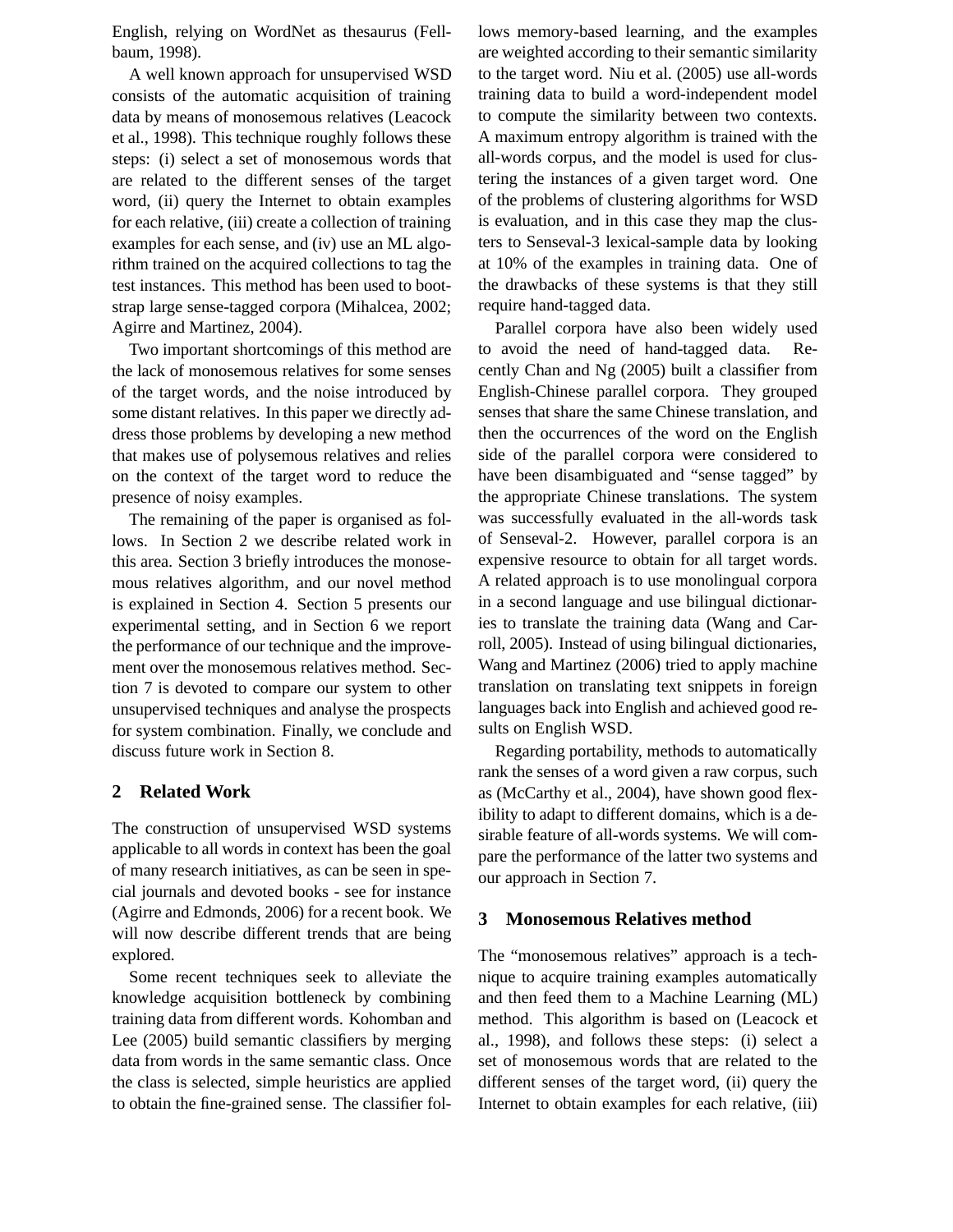create a collection of training examples for each sense, and (iv) use an ML algorithm trained on the acquired collections to tag the test instances. This method has been applied in different works (Mihalcea, 2002; Agirre and Martinez, 2004). We describe here the approach by Agirre and Martinez (2004), which we will apply to the same datasets as the novel method described in Section 4.

In this implementation, the monosemous relatives are obtained using WordNet, and different relevance weights are assigned to these words depending on the distance to the target word (synonyms are the closest, followed by immediate hypernyms and hyponyms). These weights are used to determine an order of preference to construct the training corpus from the queries, and 1,000 examples are then retrieved for each query. As explained in (Agirre and Martinez, 2004), the number of examples taken for each sense has a big impact in the performance, and information on the expected distribution of senses influences the results. They obtain this information using different means, such as hand-tagged data distribution (from Semcor), or a prior algorithm like (Mc-Carthy et al., 2004). In this paper we present the results of the basic approach that uses all the retrieved examples per sense, which is the best standalone unsupervised alternative.

The ML technique Agirre and Martinez (2004) applied is Decision Lists (Yarowsky, 1994). In this method, the sense  $s_k$  with the highest weighted feature  $f_i$  is selected, according to its loglikelihood (see Formula 1). For this implementation, they used a simple smoothing method: the cases where the denominator is zero are smoothed by the constant 0.1.

$$
weight(s_k, f_i) = \log(\frac{Pr(s_k|f_i)}{\sum_{j \neq k} Pr(s_j|f_i)})
$$
 (1)

The feature set consisted of local collocations (bigrams and trigrams), bag-of-words features (unigrams and salient bigrams), and domain features from the WordNet Domains resource (Magnini and Cavagliá, 2000). The Decision List algorithm showed good comparative performance with the monosemous relatives method, and it had the advantage of allowing hands-on analysis of the different features.

#### **4 Relatives in Context**

The goal of this new approach is to use the Word-Net relatives and the contexts of the target words to overcome some of the limitations found in the "monosemous relatives" technique. One of the main problems is the lack of close monosemous relatives for some senses of the target word. This forces the system to rely on distant relatives whose meaning is far from the intended one. Another problem is that by querying only with the relative word we do not put any restrictions on the sentences we retrieve. Even if we are using words that are listed as monosemous in WordNet, we can find different usages of them in a big corpus such as Internet (e.g. Named Entities, see example below). Including real contexts of the target word in the queries could alleviate the problem.

For instance, let us assume that we want to classify *church* with one of the 3 senses it has in Senseval-2: (1) Group of Christians, (2) Church building, or (3) Church service. When querying the Internet directly with monosemous relatives of these senses, we find the following problems:

- Metaphors: the relative *cathedral* (2nd sense) appears in very different collocations that are not related to any sense of *church*, e.g. *the cathedral of football*.
- Named entities: the relative *kirk* (2nd sense), which is a name for a Scottish church, will retrieve sentences that use Kirk as a proper noun.
- Frequent words as relatives: relatives like *hebraism* (1st sense) could provide useful examples, but if the query is not restricted can also be the source of many noisy examples.

The idea behind the "relatives in context" method is to combine local contexts of the target word with the pool of relatives in order to obtain a better set of examples per sense. Using this approach, we only gather those examples that have a close similarity with the target contexts, defined by a set of pre-defined features. We will illustrate this with the following example from the Senseval-2 dataset, where the goal is to disambiguate the word *church*:

*The church was rebuilt in the 13th century and further modifications and restoration were carried out in the 15th century.*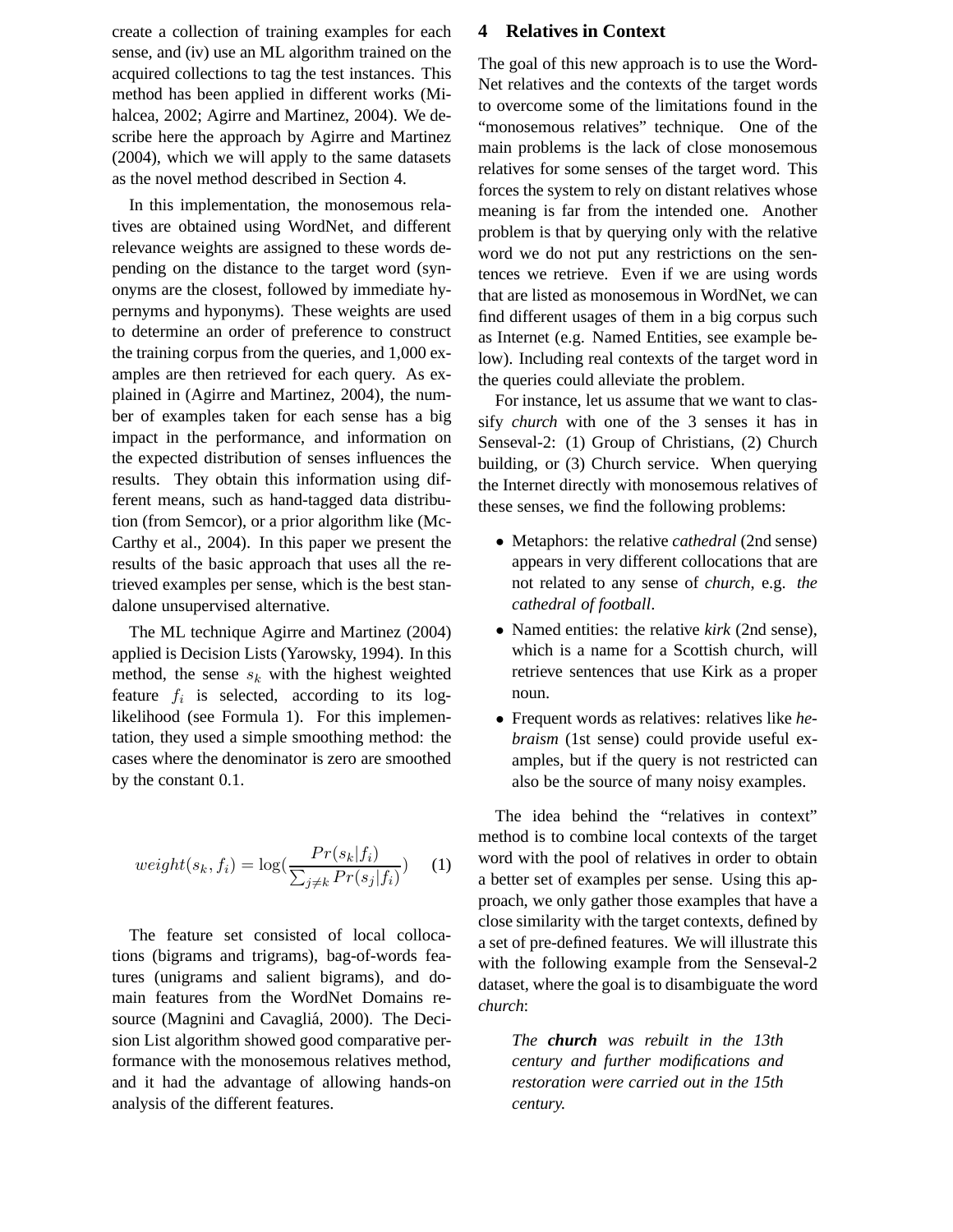We can extract different features from this context, for instance using a dependency parser. We can obtain that there is a object-verb relation between *church* and *rebuild*. Then we can incorporate this knowledge to the relative-based query and obtain training examples that are closer to our target sentence. In order to implement this approach with rich features we require tools that allow for linguistic queries, such as the linguist's engine (Resnik and Elkiss, 2005), but other approach would be to use simple features, such as strings of words, in order to benefit directly from the examples coming from search engines in the Internet. In this paper we decided to explore the latter technique to observe the performance we can achieve with simple features. Thus, in the example above, we query the Internet with snippets such as "The *cathedral* was rebuilt" to retrieve training examples. We will go back to the example at the end of this section.

With this method we can obtain a separate training set starting from each test instance and the pool of relatives for each sense. Then, a ML algorithm can be trained with the acquired examples. Alternatively, we can just rank the different queries according to the following factors:

- Length of the query: the longer the match, the more similar the new sentence will be to the target.
- Distance of the relative to the target word: examples that are obtained with synonyms will normally be closer to the original meaning.
- Number of hits: the more common the snippet we query, the more reliable.

We observed a similar performance in preliminary experiments when using a ML method or applying an heuristic on the above factors. For this paper we devised a simple algorithm to rank queries according to the three factors, but we plan to apply other techniques in the acquired training data in the future.

Thus, we build a disambiguation algorithm that can be explained in the following four steps:

**1. Obtain pool of relatives:** for each sense of the target word we gather its synonyms, hyponyms, and hypernyms. We also take polysemous nouns, as we expect that in similar local contexts the relative will keep its related meaning.

**2. Construct queries:** first we tokenise each target sentence, then we apply sliding windows of different sizes (up to 6 tokens) that include the target word. For each window and each relative in the pool, we substitute the target word for the relative and query the Internet. Then we store the number of hits for each query. The algorithm stops augmenting the window for the relative when one of its substrings returns zero hits.

**3. Ranking of queries:** we devised a simple heuristic to rank the queries according to our intuition on the relevant parameters. We chose these three factors (in decreasing order of relevance):

- Number of tokens of the query.
- Type of relative: preference order: (1) synonyms, (2) immediate hyponyms, (3) immediate hypernyms, and (4) distant relatives.
- Number of hits: we choose the query with most hits. For normalisation we divide by the number of hits of the relative alone, which penalises frequent and polysemous relatives.

We plan to improve this ranking approach in the future, by learning the best parameter set on a development corpus. We also would like to gather a training corpus from the returned documents and apply a ML classifier.

**4. Assign the sense of the highest ranked query:** another alternative that we will explore in the future is to vote among the k highest ranked queries.

We will show how the algorithm works with the example for the target word *church* presented above. Using the relatives (synonyms, hypernyms, and hyponyms) of each sense and the local context we query the Internet. The list of the longest matches that have at least 2 hits is given in Table 1. In this case the second sense would be chosen because the words *nave*, *abbey*, and *cathedral* indicate this sense. In cases where the longest match corresponds to more than one sense the closest relative is chosen; if there is still a tie the number of hits (divided by the number of hits of the relative for normalisation) is used.

## **5 Experimental setting**

For our experiments we relied on the lexicalsample datasets of both Senseval-2 (Kilgarriff, 2001) and Senseval-3 (Mihalcea et al., 2004). We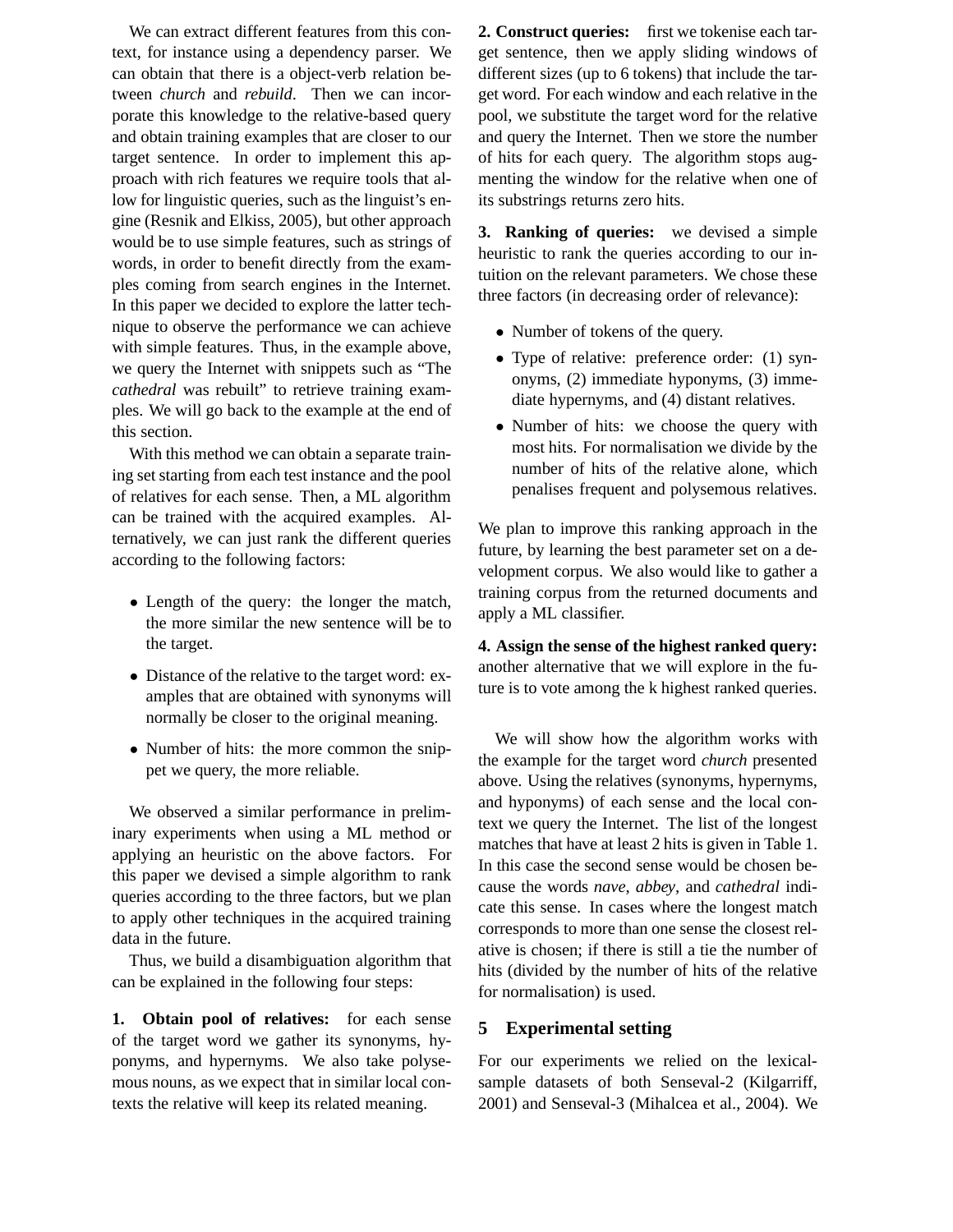| Query                                                | Sense                       |
|------------------------------------------------------|-----------------------------|
| The <i>nave</i> was rebuilt in the 13th century      |                             |
| The <i>abbey</i> was rebuilt in the 13th century     | $\mathcal{D}_{\mathcal{L}}$ |
| The <i>cathedral</i> was rebuilt in the 13th century | $\mathcal{D}$               |
| The <i>Catholic Church</i> was rebuilt in            |                             |
| The <i>Christian church</i> was rebuilt              |                             |
| The <i>church service</i> was                        |                             |
| The <i>religious service</i> was                     |                             |

Table 1: Longest matches for relative words of *church* in the Senseval-2 example "*The church was rebuilt in the 13th century and further modifications and restoration were carried out in the 15th century.*".

will refer to these sets as S2LS and S3LS respectively. This approach will give us the chance to measure the performance on different sets of words, and compare our results to the state of the art. We will focus on nouns in this work, in order to better study the specific problems to be analysed in the error analysis. The test sets consist on 29 nouns in S2LS, and 20 nouns in S3LS. The sense inventory in S2LS corresponds to WordNet 1.7 (pre-release), while for S3LS the senses belong to WordNet 1.7.1.

Our main goal is to build all-words WSD systems, and this preliminary test on lexical-sample datasets will give us a better idea of the performance we can expect. The same algorithms can be used for extending the evaluation to all the words in context by considering each target word separately. We plan to carry out this evaluation in the near future.

Regarding evaluation, we used the scoring software provided by the Senseval organisation to measure the precision and recall of the systems. Precision refers to the ratio of correct answers to the total number of answers given by the system, and recall indicates the ratio of correct answers to the total number of instances. All our algorithms have full coverage (that is, they always provide an answer), and therefore precision equals recall. In some cases we may present the results per sense, and then the precision will refer to the ratio of correct answers to the number of answers given to the sense; recall will be the ratio of correct answers to the number of test instances linked to the sense.

### **6 Results**

The results of applying the "monosemous relatives" (MR) and the "relatives in context" (RC) algorithm are shown in Table 2. The micro-averaged

|                    | S <sub>2</sub> L <sub>S</sub> |      | S3LS         |      |      |  |
|--------------------|-------------------------------|------|--------------|------|------|--|
| Word               | MR                            | RC   | Word         | MR   | RC   |  |
| art                | 61.1                          | 40.3 | argument     | 24.7 | 38.7 |  |
| authority          | 22.0                          | 45.1 | arm          | 10.2 | 27.1 |  |
| bar                | 52.1                          | 16.9 | atmosphere   | 31.3 | 24.7 |  |
| bum                | 18.8                          | 72.5 | audience     | 51.8 | 34.0 |  |
| chair              | 62.9                          | 54.8 | bank         | 32.3 | 60.6 |  |
| channel            | 28.7                          | 27.9 | degree       | 39.3 | 43.8 |  |
| child              | 1.6                           | 46.8 | difference   | 26.4 | 23.7 |  |
| church             | 62.1                          | 58.1 | difficulty   | 13.0 | 43.5 |  |
| circuit            | 52.8                          | 47.2 | disc         | 52.2 | 45.0 |  |
| day                | 2.2                           | 36.7 | image        | 4.1  | 23.0 |  |
| detention          | 16.7                          | 62.5 | interest     | 26.8 | 23.1 |  |
| dyke               | 89.3                          | 85.7 | judgment     | 20.6 | 25.0 |  |
| facility           | 26.8                          | 50.0 | organization | 71.4 | 69.6 |  |
| fatigue            | 73.8                          | 67.5 | paper        | 25.6 | 42.7 |  |
| feeling            | 51.0                          | 49.0 | party        | 67.5 | 67.2 |  |
| grip               | 8.0                           | 26.0 | performance  | 20.5 | 33.3 |  |
| hearth             | 37.5                          | 40.6 | plan         | 78.0 | 76.2 |  |
| holiday            | 7.4                           | 74.1 | shelter      | 36.2 | 44.9 |  |
| lady               | 79.3                          | 8.7  | sort         | 13.5 | 65.6 |  |
| material           | 50.8                          | 50.8 | source       | 22.4 | 53.1 |  |
| mouth              | 41.2                          | 43.9 |              |      |      |  |
| nation             | 80.6                          | 36.1 |              |      |      |  |
| nature             | 44.4                          | 26.7 |              |      |      |  |
| post               | 47.4                          | 36.2 |              |      |      |  |
| restraint          | 9.1                           | 22.7 |              |      |      |  |
| sense              | 18.6                          | 48.8 |              |      |      |  |
| spade              | 66.1                          | 32.3 |              |      |      |  |
| stress             | 52.6                          | 21.1 |              |      |      |  |
| yew                | 85.2                          | 55.6 |              |      |      |  |
| Avg S <sub>2</sub> | 39.9                          | 41.5 | Avg S3       | 34.2 | 43.2 |  |
| $AvgS2-S3$         | 36.8                          | 42.4 |              |      |      |  |

Table 2: Recall of the "Monosemous Relatives" method (MR) and the "Relatives in Context" (RC) technique in the two Senseval datasets. Best results per word in bold.

results show that the new method clearly outperforms the monosemous relatives in this dataset. However, we can also notice that this improvement does not happen for all the words in the set. One of the problems of unsupervised systems is that they are not able to perform robustly for all words, as supervised can do because of the valuable information contained in the hand-tagged corpora. Thus, we normally see different performances depending on the type of words in the target set, which suggest that the best way to raise unsupervised performance is the combination of algorithms, as we will see in Section 7.

Even if an all-words approach gives a better idea of the performance of different techniques, the Senseval lexical-sample dataset tries to include words with different degrees of polysemy and frequency in order to provide a balanced evaluation. We also show in Section 7 the performance of other techniques previously described in Sec-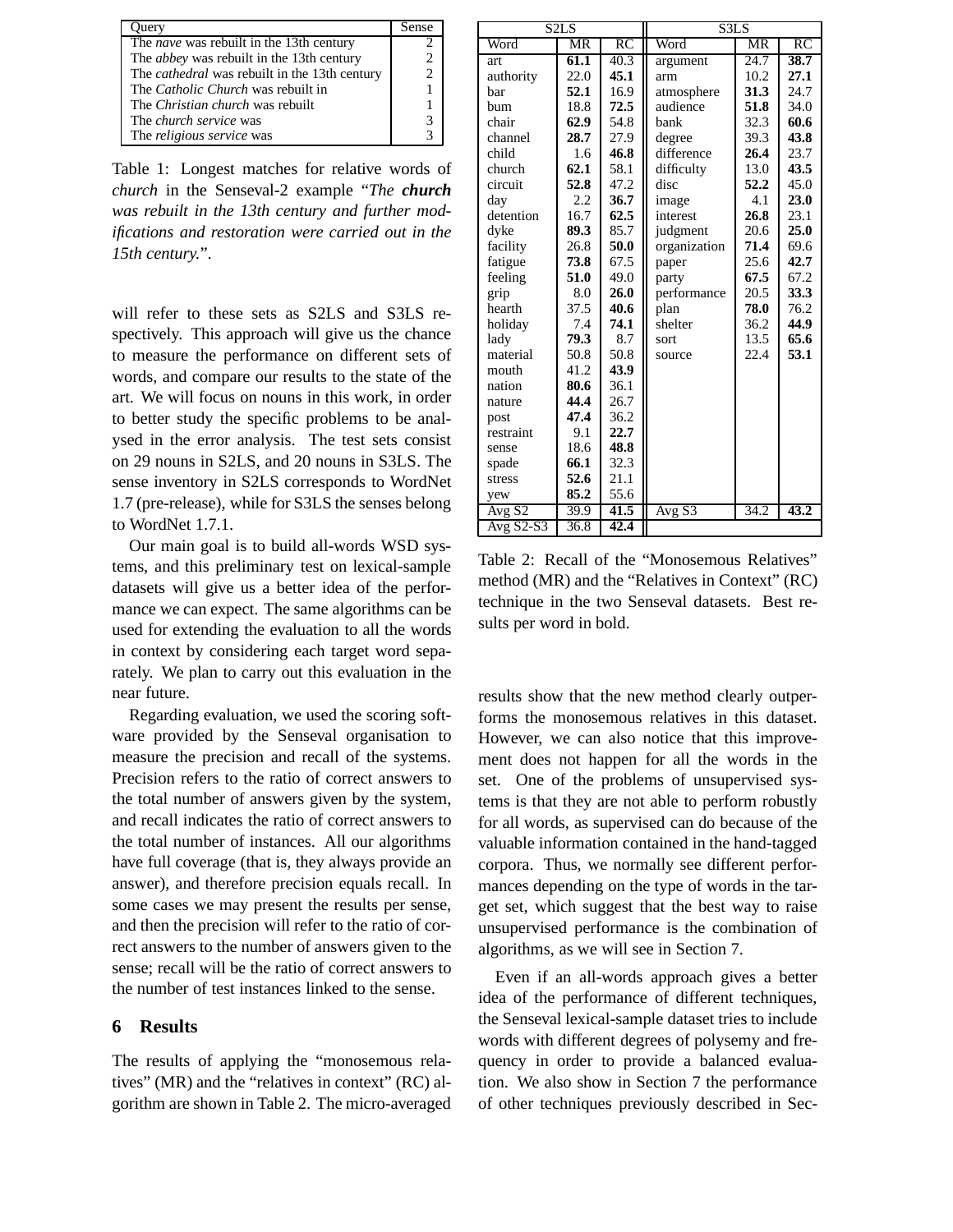| S.             | Definition                                          |
|----------------|-----------------------------------------------------|
|                | beginning, origin, root, rootage - the place where  |
|                | something begins                                    |
| 2              | informant - a person who supplies information       |
| $\overline{3}$ | reference - a publication (or a passage from        |
|                | a publication) that is referred to                  |
| 4              | document (or organization) from which information   |
|                | is obtained                                         |
| 5              | facility where something is available.              |
| 6              | seed, germ - anything that provides inspiration for |
|                | later work                                          |
|                | generator, author - someone who originates          |
|                | or causes or initiates something                    |

Table 3: Sense inventory for *source* in WordNet 1.7.1.

tion 2.

Sometimes it is worth to "eyeball" the real examples in order to get insight on the algorithms. For that, we chose the word *source* in the S3LS dataset, which clearly improves its performance with the new method. This word has 7 senses in WordNet 1.7.1, shown in Table 3. The Senseval grouping provided by the organisation joins senses 3 and 4, leaving each of the others as separate groups. The coarse inventory of senses has been seen as an alternative to fine-grained WSD (Ciaramita and Altun, 2006).

For this word, we see that the "monosemous relatives" approach achieves a low recall of 22.4%. Analysing the results per sense, we observed that the precision is good for sense 1 (90%), but the recall is as low as 4.7%, which indicates that the algorithm misses many of the instances. The drop in performance seems due to the following reasons: (i) close monosemous relatives found for sense 1 are rare (direct hyponyms such as "headspring" or "provenance" are used), and (ii) far and highly productive relatives are used for senses 2 and 7, which introduce noise (e.g. the related multiword "new edition" for sense 7). In the case of the "relatives in context" algorithm, even if we have a similar set of relatives per each sense, the local context seems to help disambiguate better, achieving a higher recall of 53.1%. In this case the first sense, which is the most frequent in the test set (with 65% of the instances), is better represented and this allows for improved recall.

Following with the target word *source*, we picked a real example from the test set to see the behaviour of the algorithms. This sentence was hand-tagged with sense 1, and we show here a fragment containing the target word:

*...tax will have been deducted at source, and this will enable you to sign a Certificate of Deduction...*

The monosemous relatives method is not able to find good collocations in the noisy training data, and it has to rely in bag-of-word features to make its decision. These are not usually as precise as local collocations, and in the example they point to senses 1, 2, and 4. The scorer gives only 1/3 credit to the algorithm in this case. Notice that one of the advantages of using Decision Lists is that it allows us to have a closer look to the features that are applied in each decision. Regarding the "relatives in context" method, in this example it is able to find the correct sense relying in collocations such as *deducted at origin* and *deducted at beginning*.

### **7 Comparison with other systems**

In this section we compared our results with some of the state-of-the-art systems described in Section 2 for this dataset. We chose the Automatic Ranking of Senses by (McCarthy et al., 2004), and the Machine Translation approach by (Wang and Martinez, 2006). These unsupervised systems were selected for a number of reasons: they have been tested in Senseval data with good performance, the techniques are based on different knowledge sources, and the results on Senseval data were available to us. We also devised a simple unsupervised heuristic that would always choose the sense that had a higher number of close relatives in WordNet, picking randomly when there was a tie. We tested this approach in previous work (Wang and Martinez, 2006) and it showed to work well for discarding rare senses. We applied it here as a standalone system. We do not include the results of supervised systems because they can benefit strongly from ready-made handtagged data, which is not normally available in a real setting.

The performance of the three systems, together with the previous two, is given in Table 4. We can see that overall the Automatic ranking approach (RK) gives the best performance, with almost the same score as our Relatives in Context (RC) approach. The Machine Translation (MT) method performs 2 points lower overall, but its recall is balanced in the two different datasets. Surprisingly, the simple Number of Relatives (NR) heuristic does better than the Monosemous Relatives (MR), performing specially well in the S3LS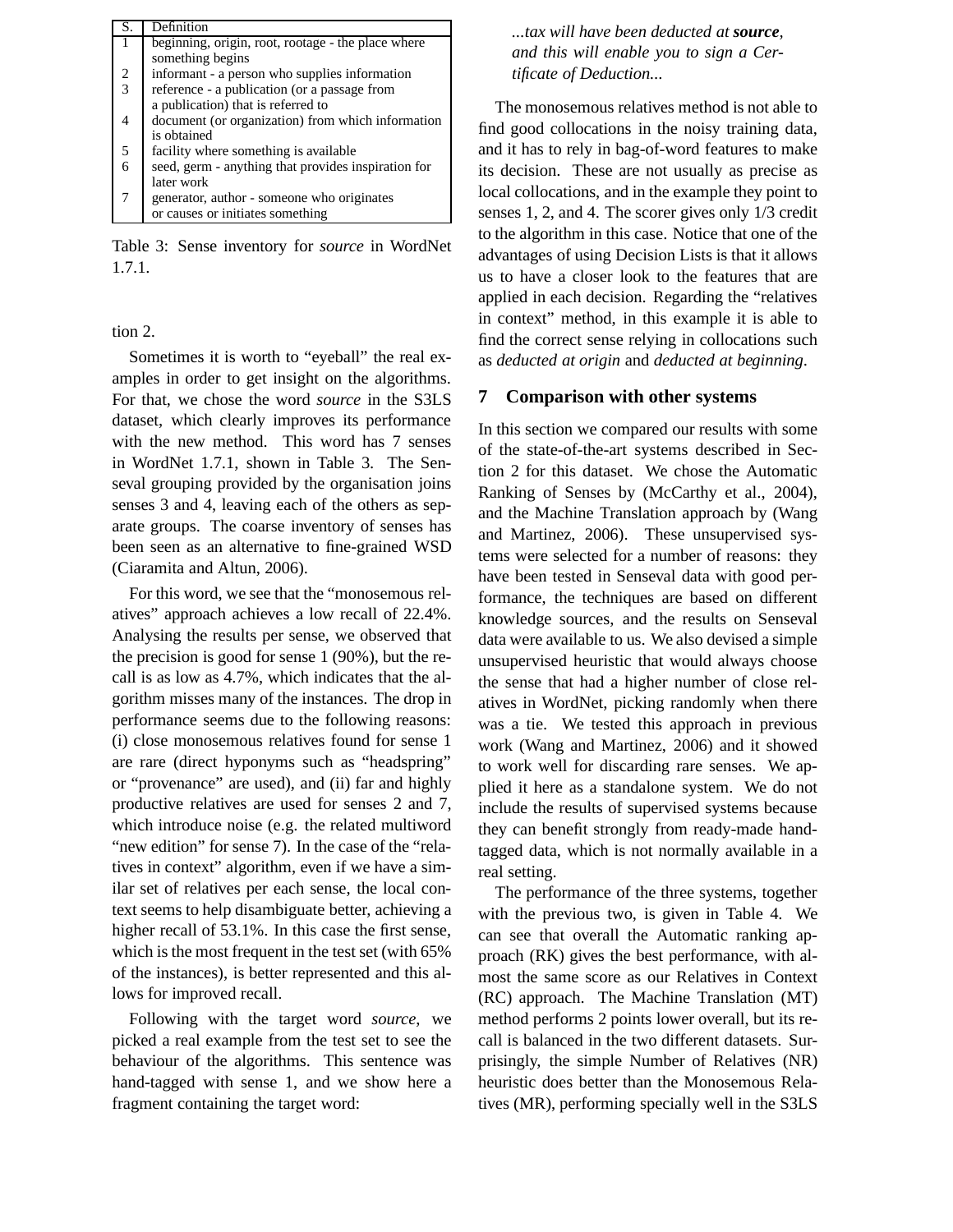| <b>Algorithm</b> | Avg S2LS | Avg S3LS | Avg S2LS-S3LS |
|------------------|----------|----------|---------------|
| RK               | 39.0     | 45.5     | 42.5          |
| MT               | 40.8     | 40.7     | 40.7          |
| NR               | 33.6     | 43.0     | 38.7          |
| RC               | 41.5     | 43.2     | 42.4          |
| MR               | 39.9     | 34.2     | 36.8          |

Table 4: Recall of different algorithms on Senseval datasets. Best results per column in bold. RK: Automatic Ranking of Senses, MT: Translationbased, NR: Number of Relatives heuristic, RC: Relatives in Context, MR: Monosemous Relatives.

dataset.

We can now analyse the performance of the five systems per word. The results are given in Table 5. We can see that the choice of the target word heavily affects the results of the algorithms, with most of them having very low results for a handful of words, with recall below 20% and even 10%. These very low results make a difference when compared to supervised systems, which do degrade gracefully. None of the algorithms is robust enough to achieve an acceptable performance for all words.

Measuring the agreement of the different algorithms is a way to know if a combined system would improve the results. We calculated the kappa statistic, which has been widely used in NLP tasks (Carletta, 1996), to measure the agreement on the answers of the algorithms in S2LS and S3LS (cf. Table 6). The table shows the averaged results per word of the S2LS dataset in the upper-right side, and the S3LS values in the bottom-left side. We can see that all the results are closer to 0 than 1, indicating that they tend to disagree, and suggesting that the systems offer good prospects for combination. The highest agreement is attained between methods RK and NR in both datasets, and the lowest between RC and MT.

In order to study the potential for combination, we tried the simplest method, that of one system one vote, where each system returns a single vote for the winning sense, and the sense getting most votes wins. In case of ties, all the senses getting the same number of votes are returned. Note that the Senseval scorer penalises systems returning multiple senses (unless all of them are correct).

The results of the ensemble and also of leaving one system out in turn are given in Table 7. The table shows that the best combination (in bold) for each of the datasets varies, which is natural given

|              | Algorithms |      |      |      |           |  |
|--------------|------------|------|------|------|-----------|--|
| Words        | <b>MR</b>  | RC   | MT   | RK   | <b>NR</b> |  |
| art          | 61.1       | 40.3 | 47.2 | 61.1 | 61.1      |  |
| authority    | 22.0       | 45.1 | 17.6 | 37.4 | 37.4      |  |
| bar          | 52.1       | 16.9 | 44.1 | 14.4 | 14.4      |  |
| bum          | 18.8       | 72.5 | 80.0 | 85.0 | 7.5       |  |
| chair        | 62.9       | 54.8 | 85.5 | 88.7 | 88.7      |  |
| channel      | 28.7       | 27.9 | 47.1 | 10.3 | 2.9       |  |
| child        | 1.6        | 46.8 | 35.5 | 43.5 | 56.5      |  |
| church       | 62.1       | 58.1 | 32.3 | 40.3 | 40.3      |  |
| circuit      | 52.8       | 47.2 | 54.7 | 43.4 | 43.4      |  |
| day          | 2.2        | 36.7 | 32.4 | 1.4  | 4.3       |  |
| detention    | 16.7       | 62.5 | 79.2 | 87.5 | 12.5      |  |
| dyke         | 89.3       | 85.7 | 67.9 | 89.3 | 89.3      |  |
| facility     | 26.8       | 50.0 | 17.9 | 26.8 | 26.8      |  |
| fatigue      | 73.8       | 67.5 | 67.5 | 82.5 | 82.5      |  |
| feeling      | 51.0       | 49.0 | 16.3 | 59.2 | 59.2      |  |
| grip         | 8.0        | 26.0 | 14.0 | 16.0 | 8.0       |  |
| hearth       | 37.5       | 40.6 | 56.2 | 75.0 | 75.0      |  |
| holiday      | 7.4        | 74.1 | 11.1 | 7.4  | 96.3      |  |
| lady         | 79.3       | 8.7  | 45.7 | 10.9 | 10.9      |  |
| material     | 50.8       | 50.8 | 19.5 | 15.3 | 15.3      |  |
| mouth        | 41.2       | 43.9 | 41.2 | 56.1 | 56.1      |  |
| nation       | 80.6       | 36.1 | 37.5 | 80.6 | 19.4      |  |
| nature       | 44.4       | 26.7 | 22.2 | 17.8 | 21.1      |  |
| post         | 47.4       | 36.2 | 37.9 | 43.1 | 43.1      |  |
| restraint    | 9.1        | 22.7 | 13.6 | 18.2 | 9.1       |  |
| sense        | 18.6       | 48.8 | 37.2 | 11.6 | 11.6      |  |
| spade        | 66.1       | 32.3 | 67.7 | 67.7 | 3.2       |  |
| stress       | 52.6       | 21.1 | 55.3 | 50.0 | 2.6       |  |
| yew          | 85.2       | 55.6 | 85.2 | 81.5 | 81.5      |  |
| argument     | 24.7       | 38.7 | 45.9 | 51.4 | 21.6      |  |
| arm          | 10.2       | 27.1 | 71.4 | 82.0 | 44.0      |  |
| atmosphere   | 31.3       | 24.7 | 45.7 | 66.7 | 66.7      |  |
| audience     | 51.8       | 34.0 | 57.0 | 67.0 | 67.0      |  |
| bank         | 32.3       | 60.6 | 37.1 | 67.4 | 67.4      |  |
| degree       | 39.3       | 43.8 | 41.4 | 22.7 | 16.4      |  |
| difference   | 26.4       | 23.7 | 32.5 | 40.4 | 16.7      |  |
| difficulty   | 13.0       | 43.5 | 26.1 | 34.8 | 34.8      |  |
| disc         | 52.2       | 45.0 | 58.0 | 27.0 | 27.0      |  |
| image        | 4.1        | 23.0 | 21.6 | 36.5 | 36.5      |  |
| interest     | 26.8       | 23.1 | 31.2 | 41.9 | 11.8      |  |
| judgment     | 20.6       | 25.0 | 40.6 | 28.1 | 28.1      |  |
| organization | 71.4       | 69.6 | 19.6 | 73.2 | 73.2      |  |
| paper        | 25.6       | 42.7 | 30.8 | 23.1 | 25.6      |  |
| party        | 67.5       | 67.2 | 52.6 | 6.9  | 62.1      |  |
| performance  | 20.5       | 33.3 | 46.0 | 24.1 | 26.4      |  |
| plan         | 78.0       | 76.2 | 29.8 | 82.1 | 82.1      |  |
| shelter      | 36.2       | 44.9 | 39.8 | 33.7 | 44.9      |  |
| sort         | 13.5       | 65.6 | 20.8 | 65.6 | 65.6      |  |
| source       | 22.4       | 53.1 | 9.4  | 0.0  | 65.6      |  |
| Wins         | 11         | 12   | 8    | 22   | 18        |  |
| Average      | 36.8       | 42.4 | 40.7 | 42.5 | 38.7      |  |

Table 5: Recall of the 5 algorithms per word and in average, the best results per word are given in bold. The top rows show the S2LS words, and the bottom rows the S3LS words.

the variance of each of the single systems, and that the combination of all 5 systems attains very good performance on both datasets.

In the lower lines, Table 7 shows a number of reference systems: the best unsupervised system that took part in each of the S2LS and S3LS com-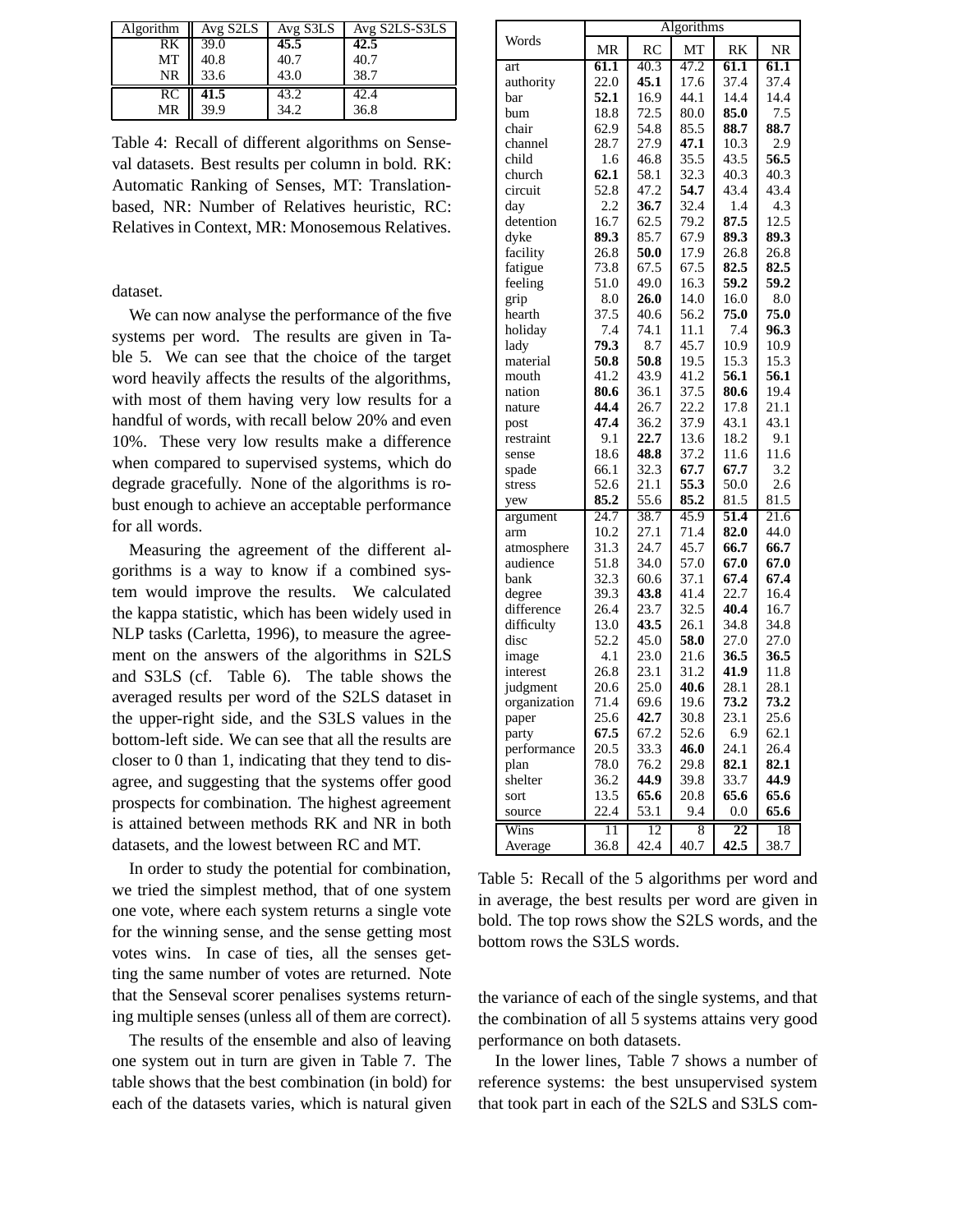| Algorithm | MR   | RC   | MТ   | RK   | NR   |
|-----------|------|------|------|------|------|
| MR        |      | 0.23 | 0.28 | 0.41 | 0.43 |
| RC        | 0.13 |      | 0.13 | 0.31 | 0.30 |
| МT        | 0.11 | 0.09 |      | 0.23 | 0.35 |
| RK        | 0.33 | 0.25 | 0.26 |      | 0.45 |
| <b>NR</b> |      |      | 0.28 | 0.36 |      |

Table 6: Averaged kappa agreement between pairs of algorithms. Results on the S2LS dataset are given in the upper-right side, and the S3LS values in the bottom-left side.

| System                     | S2LS | S3LS |
|----------------------------|------|------|
| All                        | 42.3 | 51.0 |
| Leave MR out               | 41.7 | 52.1 |
| Leave RC out               | 40.3 | 48.3 |
| Leave MT out               | 40.0 | 47.5 |
| Leave RK out               | 44.5 | 46.7 |
| Leave NR out               | 45.9 | 49.9 |
| <b>Best Senseval unsup</b> | 35.8 | 47.5 |
| Best single system         | 41.5 | 45.5 |
| Oracle                     | 80.4 | 84.3 |

Table 7: Voting systems, best unsupervised systems, best single systems, and oracle on S2LS and S3LS.

petitions, and the best single system in each of the datasets<sup>2</sup>. The combination of the 5 systems is able to beat all of them in both datasets, showing that the simple voting system was effective to improve the single systems and attain the best totally unsupervised system in this dataset. We can also see that the novel technique described in this paper (RC) contributes to improve the ensemble in both datasets. This does not happen for the monosemous relatives approach, which degrades performance in S3LS.

As an upperbound, we also include the oracle combination in Table 7, which determines that an instance has been correctly tagged if any of the algorithms has got it right. This oracle shows that the union of the 5 systems cover 80.4% and 84.3% of the correct solutions for each of the datasets, and that there is ample room for more sophisticated combination strategies.

### **8 Conclusions and Future work**

The current situation for WSD is somewhat stuck due to lack of training data. We present in this paper a novel disambiguation algorithm that improves previous systems based on the acquisition of examples by incorporating local context information. With a basic configuration, our method is able to obtain state-of-the-art performance.

We complemented this work by evaluating other well-known methods in the same dataset, and analysing the comparative results per word. We observed that each algorithm performed better for different types of words, and each of them failed for some particular words. We then proposed a simple unsupervised voting scheme that improved significantly over single systems, achieving the best performance on both the Senseval 2 and Senseval 3 lexical sample datasets.

We have also shown that there is ample room for improvement, as the oracle combination sets an upperbound of around 80% for a perfect combination. This work naturally leads to explore more sophisticated combination strategies, using meta-learning to try to understand which features of each word make a certain WSD system succeed (or fail). We would also like to widen the range of systems, either using existing unsupervised off-the-shelf WSD systems and/or reimplementing them.

Regarding the "Relatives in Context" method, there are different avenues to explore. We plan to use this approach to acquire automatic sense tagged data for training, instead of relying on rules. We also would like to study the use of richer features than the local strings to acquire examples that have similar linguistic structures.

Finally, we want to test the new technique on an all-words corpus. A simple approach would be to process each instance of each word separately as in the lexical sample. However, we could also try to disambiguate all words in the context together, by substituting the target words with their relatives jointly. We are comparing our unsupervised systems in the testbeds where supervised systems are comfortable (lexical-sample tasks). We think that unsupervised systems can have the winning hand in more realistic settings like those posed by Senseval all-words tasks.

#### **References**

- E. Agirre and P. Edmonds. 2006. *Word Sense Disambiguation*. Kluwer Academic Publishers.
- E. Agirre and D. Martinez. 2004. Unsupervised wsd based on automatically retrieved examples: The importance of bias. In *Proceedings of EMNLP 2004*, Barcelona, Spain.

<sup>&</sup>lt;sup>2</sup>For nouns the best scores of the competing systems were obtained by dictionary-based systems in both S2LS (Litkowski, 2001), and S3LS (Pedersen, 2004).